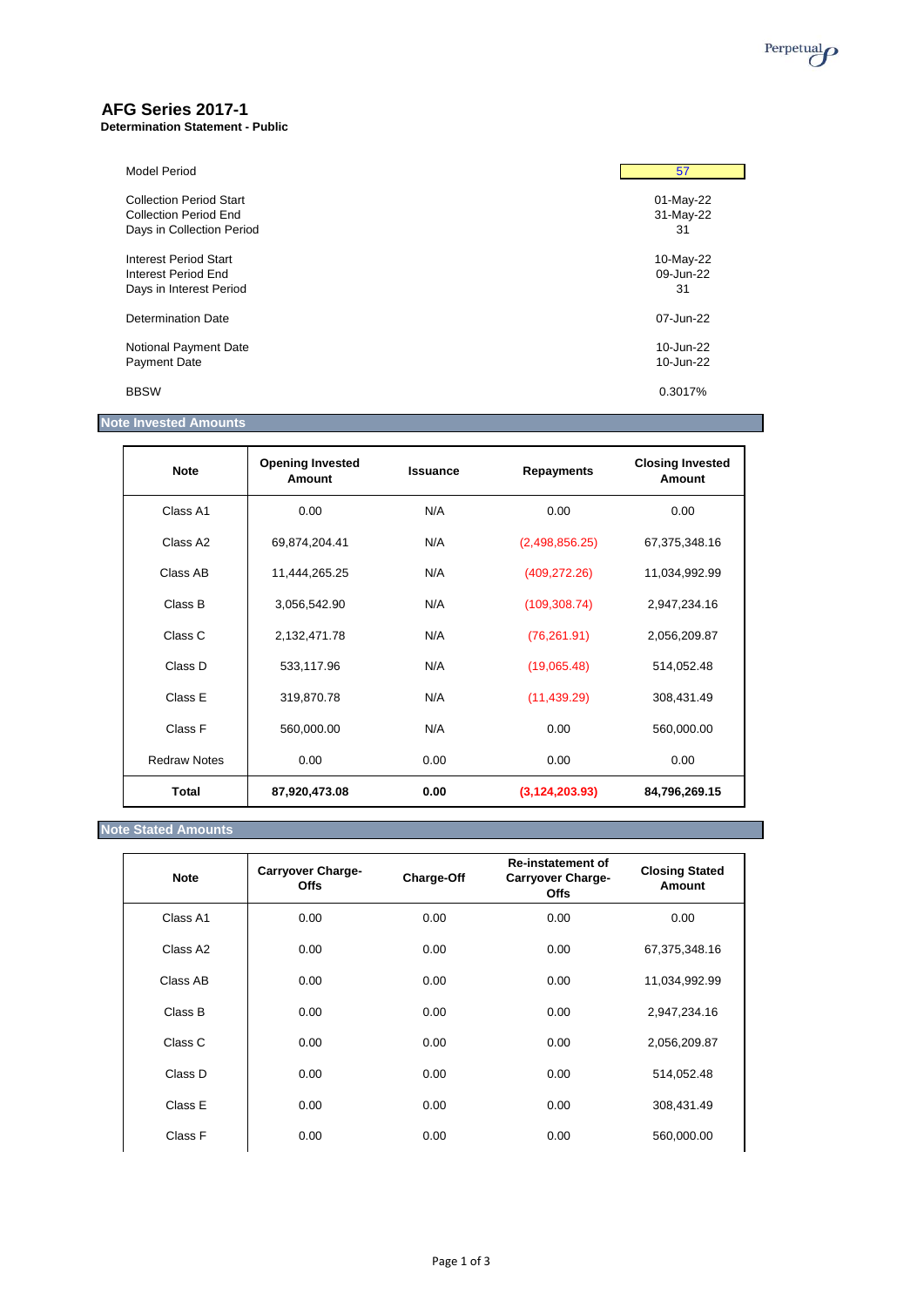

## **Interest Payments**

| <b>Note</b>         | <b>Coupon Rate</b> | <b>Current Period</b><br><b>Interest</b> | <b>Interest Paid</b> | <b>Unpaid Interest</b> |
|---------------------|--------------------|------------------------------------------|----------------------|------------------------|
| Class A1            | 1.0017%            | 0.00                                     | 0.00                 | 0.00                   |
| Class A2            | 1.5017%            | 89,118.71                                | 89,118.71            | 0.00                   |
| Class AB            | 1.9517%            | 18,970.11                                | 18,970.11            | 0.00                   |
| Class B             | 2.5517%            | 6,624.13                                 | 6,624.13             | 0.00                   |
| Class C             | 3.4017%            | 6,160.96                                 | 6,160.96             | 0.00                   |
| Class D             | 4.4017%            | 1,993.02                                 | 1,993.02             | 0.00                   |
| Class E             | 6.2717%            | 1,703.84                                 | 1,703.84             | 0.00                   |
| Class F             | NR.                | <b>NR</b>                                | NR.                  | NR.                    |
| <b>Redraw Notes</b> | 0.3017%            | 0.00                                     | 0.00                 | 0.00                   |

## **Subordination / Factors**

| <b>Note</b>         | Original<br><b>Subordination</b> | <b>Current</b><br>Subordination | <b>Bond Factor</b> | <b>Opening Pool Factor</b> |
|---------------------|----------------------------------|---------------------------------|--------------------|----------------------------|
| Class A1            | 10.0000%                         | 20.5444%                        | $0.0000\%$         | 25.1201%                   |
| Class A2            | 10.0000%                         | 20.5444%                        | 26.9501%           | 25.1201%                   |
| Class AB            | 3.5600%                          | 7.5309%                         | 48.9574%           | 25.1201%                   |
| Class B             | 1.8400%                          | 4.0552%                         | 48.9574%           | 25.1201%                   |
| Class C             | 0.6400%                          | 1.6304%                         | 48.9574%           | 25.1201%                   |
| Class D             | 0.3400%                          | 1.0241%                         | 48.9574%           | 25.1201%                   |
| Class E             | 0.1600%                          | 0.6604%                         | 48.9574%           | 25.1201%                   |
| Class F             | N/A                              | N/A                             | N/A                | N/A                        |
| <b>Redraw Notes</b> | N/A                              | N/A                             | N/A                | N/A                        |

# **Prepayment Summary**

| 1,447,117.75<br>3,151,801.41<br>327,648.18 |
|--------------------------------------------|
| 4,926,567.34                               |
| (1,802,363.41)                             |
| 3,124,203.93                               |
| 3.1927%<br>32.2517%                        |
|                                            |